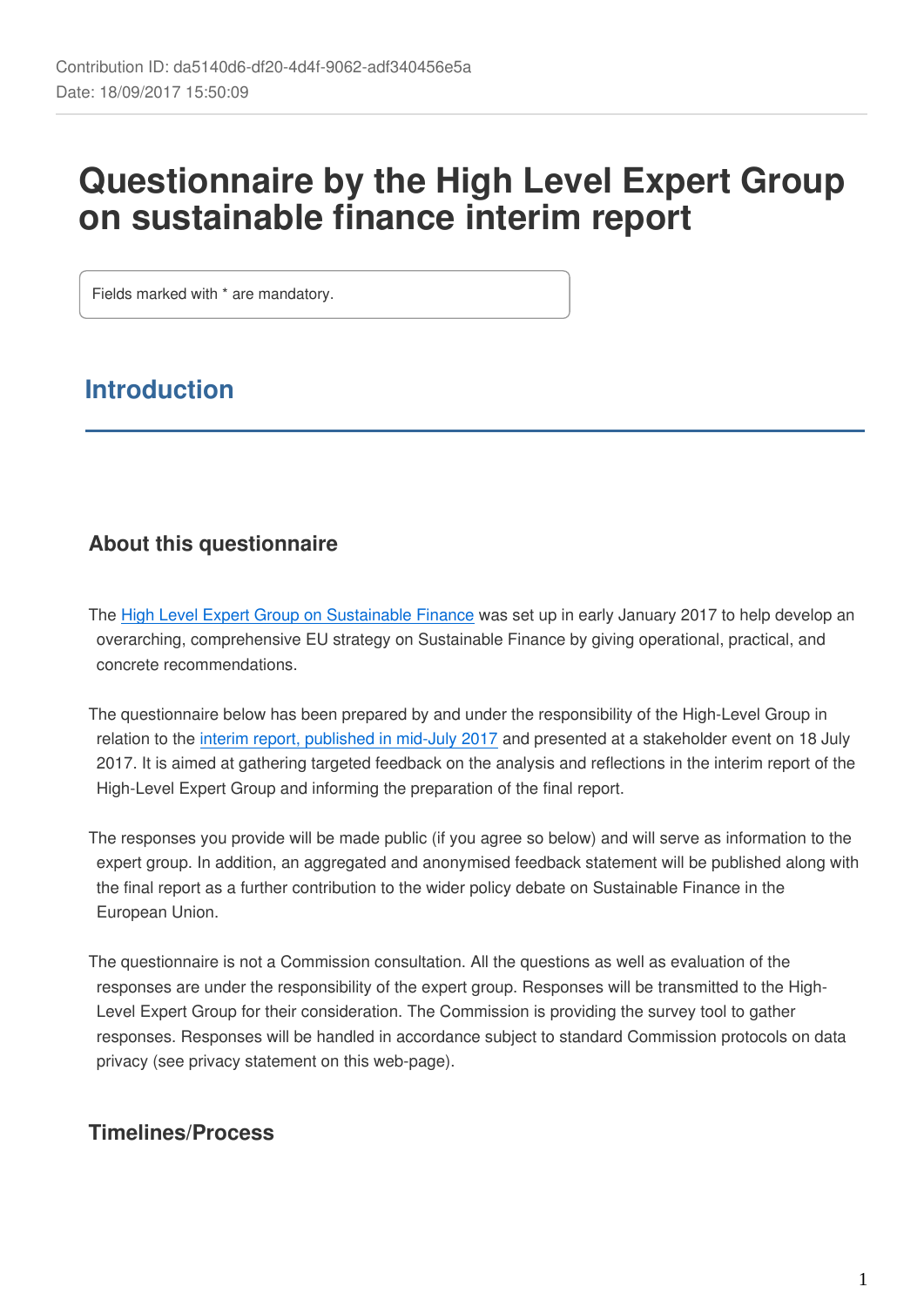This questionnaire is open from Tuesday 18 July 2017. The **final deadline for the questionnaire is 20 September**. Early transmission of responses (before 6 September) will facilitate processing and early exploitation by the High-Level Expert Group.

Respondents are invited to provide evidence-based feedback, including specific and concise operational suggestions on measures that can be enhanced as well as complementary actions that can be taken, in order to deliver a sustainable financial system in the EU. Respondents are not required to answer all questions and may choose to respond selectively.

To ensure a fair and transparent process **only responses received through the online questionnaire can be considered**.

Should you encounter problems when completing this questionnaire or if you require particular assistance, please contact fisma-sustainable-finance@ec.europa.eu.

## **Disclaimer**

The European Commission is not responsible for the content of this questionnaire even though it uses the EUSurvey service: it remains the sole responsibility of the High-Level Expert Group. The use of the EUSurvey service does not imply a recommendation or endorsement by the European Commission of the views expressed within this questionnaire.

# **Important notice on the publication of responses**

**\***Contributions received are intended for publication on the Commission's website. Do you agree to your contribution being published?

([see specific privacy statement](https://ec.europa.eu/info/sites/info/files/2017-sustainable-finance-interim-report-specific-privacy-statement_en.pdf)  $\mathbb{Z}$ )

- Yes, I agree to my response being published under the name I indicate (*name of your organisation /company/public authority or your name if your reply as an individual*)
- No, I do not want my response to be published

# **1. Information about you**

**\***Are you replying as:

- $\bullet$  a private individual
- **an organisation or a company**
- a public authority or an international organisation

**\***Name of your organisation: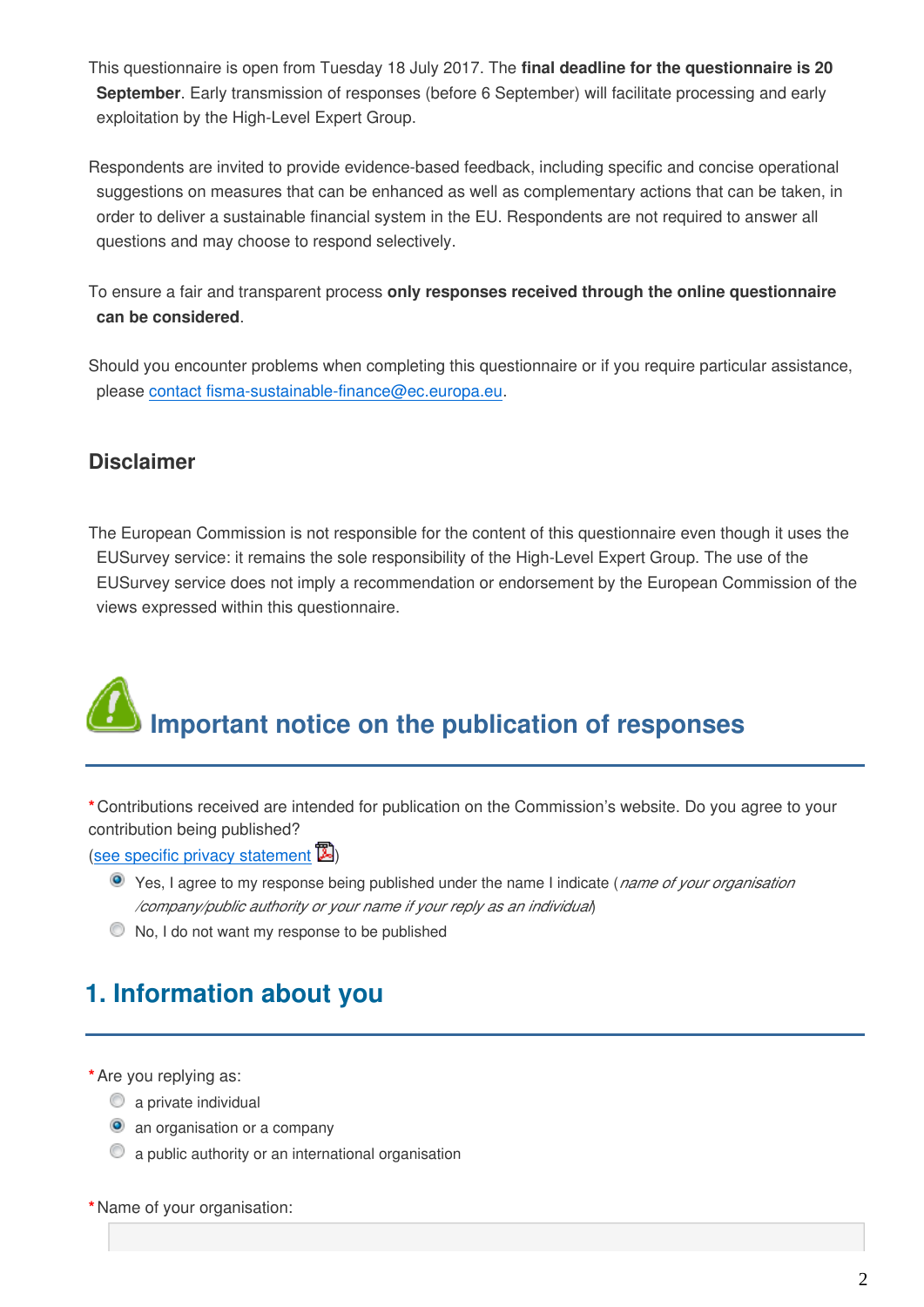Contact email address:

**The information you provide here is for administrative purposes only and will not be published**

rward@iigcc.org

**\***Is your organisation included in the Transparency Register?

(If your organisation is not registered, [we invite you to register here,](http://ec.europa.eu/transparencyregister/public/homePage.do?locale=en) although it is not compulsory to be registered to reply to this consultation. [Why a transparency register?](http://ec.europa.eu/transparencyregister/public/staticPage/displayStaticPage.do?locale=en&reference=WHY_TRANSPARENCY_REGISTER))

Yes

 $\odot$  No

**\***If so, please indicate your Register ID number:

962717910722-61

**\***Type of organisation:

- 
- Academic institution Company, SME, micro-enterprise, sole trader
- C Consultancy, law firm C Consumer organisation
- <sup>O</sup> Industry association **Media** Media
- $\bullet$  Non-governmental organisation  $\bullet$  Think tank
- O Trade union O Other
	-

**\***Where are you based and/or where do you carry out your activity?

```
United Kingdom
```
**\***Field of activity or sector (*if applicable*):

*at least 1 choice(s)*

- Accounting
- **Auditing**
- **Banking**
- $\blacksquare$  Credit rating agencies
- $\blacksquare$  Insurance
- Pension provision
- Investment management (e.g. hedge funds, private equity funds, venture capital funds, money market funds, securities)
- Market infrastructure operation (e.g. CCPs, CSDs, Stock exchanges)
- Social entrepreneurship
- Non-financial services
- **Energy**
- **Manufacturing**
- **Other**
- Not applicable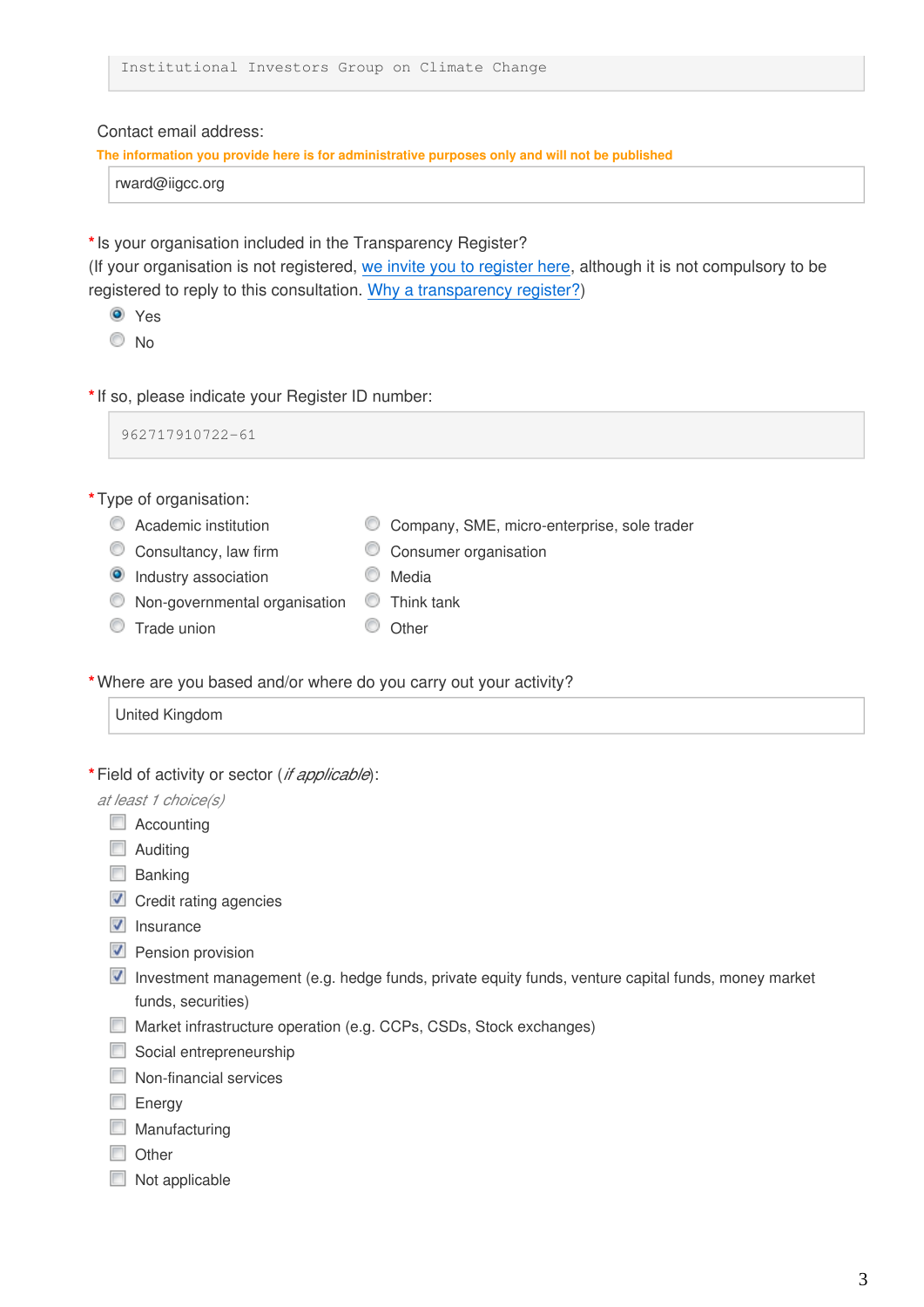# **2. Your opinion**

 Question 1. From your constituency's point of view, what is the most important issue that needs to be addressed to move towards sustainable finance? (sustainable finance being understood as improving the contribution of finance to long-term sustainable and inclusive growth, as well as strengthening financial stability by considering material environmental, social and governance factors)

1500 characters maximum (spaces included)

From the perspective of the institutional investor community, the priority remains the long-term policy framework for the real economy i.e. energy, transport, industry etc. If the EU sets clear, long-term direction and expectations across economic sectors, backed up by concrete targets and objectives, and demonstrating confidence and conviction in these measures, then the financial sector will respond (see our response to question 7 for further detail).

We also support further work at EU level on: fiduciary duty encompassing sustainability, in order for the finance sector to understand and mitigate the medium to long term risks carbon represents (see question  $5.1$ ); and implementation of the TCFD recommendations, e.g. through fostering and sharing best practice at national level (such as French Energy Transition Article 173) to allow for the future development of possible guidance or legislation.

**The following questions cover selected areas that are addressed in the [recommendations \(chapter VI\) of the interim report](https://ec.europa.eu/info/sites/info/files/170713-sustainable-finance-report_en.pdf#page=31), which the expert group considers to be crucial and would appreciate your feedback on:**

**Develop a classification system for sustainable assets and financial products**

 Question 2. What do you think such an EU taxonomy for sustainable assets and financial products should include?

1500 characters maximum (spaces included)

We strongly support Recommendation 1 of the High Level Expert Group and the detail underpinning it. Complexity is a key barrier to investment, specifically around the definition of what 'green' or 'sustainable' means.

Further thinking and discussion is required at EU level, drawing on existing best practice of existing taxonomies that have been developed by different actors in the market (e.g. Green Bond Principles), as well as the current debate within European industry (i.e. "clean coal" is not generally considered to be sustainable, and there is an open question around nuclear). Thinking should also build on the previous and existing efforts of institutions such as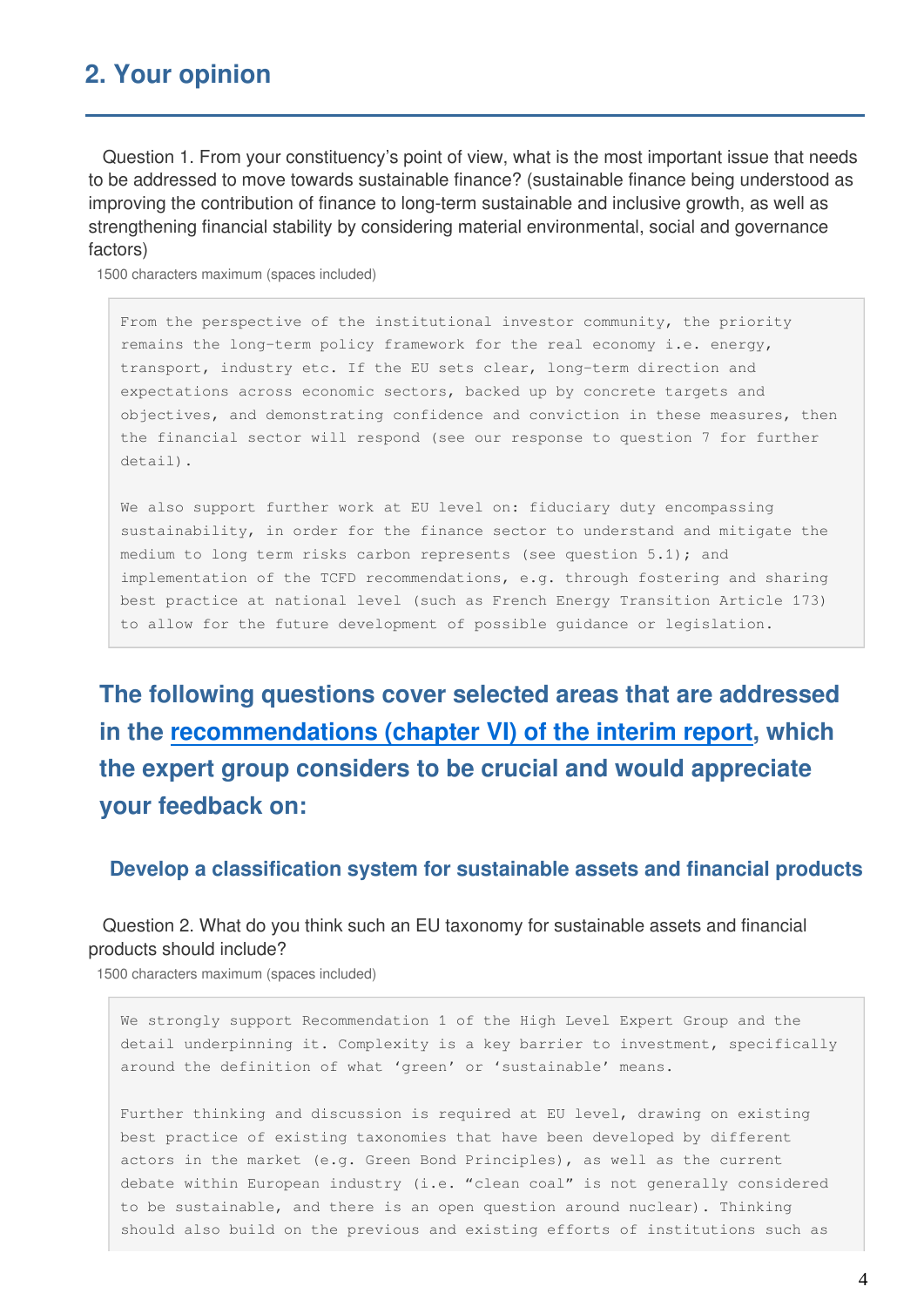the EIB and EBRD, and should embody the principles of transparency and costeffectiveness.

Any emerging taxonomy should also be comprehensive across asset classes, based on a full understanding of the supply-chains that underpin 'sustainable' products and services, flexible enough to accommodate rapid technological evolution, and linked to wider EU climate and energy policy objectives. There should be a clear process for reviewing the taxonomy on an agreed timeframe to capture changes in the market.

## **Establish a European standard and label for green bonds and other sustainable assets**

 Question 3. What considerations should the EU keep in mind when establishing a European standard and label for green bonds and other sustainable assets? How can the EU ensure highquality standards and labels that avoid misuse/green-washing?

1500 characters maximum (spaces included)

The EU should ensure that developing any standard and label builds on existing best practice (e.g. the Green Bond Principles and Climate Bond Standards) and encourages increased harmonisation / convergence, but should also note that ultimately any standardisation would need to be taken up by a body with global reach.

The EU could test appetites for development of a standardised disclosure template for green bonds to support more relevant, reliable, and comparable information and to foster common features across national jurisdictions.

## **Create "Sustainable Infrastructure Europe" to channel finance into sustainable projects**

 Question 4. What key services do you think an entity like "Sustainable Infrastructure Europe" should provide, more specifically in terms of advisory services and connecting public authorities with private investors?

1500 characters maximum (spaces included)

The EU should be wary of assuming that the creation of a new institution (or an expanded existing institution) will automatically resolve issues relating to match-making, provision of advice and the pipeline of sustainable projects. We advise that the EU explores options around Public-Private Partnership structuring as a means of improving the market and providing more uniformity (see the UK example), the creation of specialised units within existing institutions such as the EIB, as well as providing a strong long-term policy framework for the real economy (as per our response to question 7).

A key role would be to translate long-term EU policy targets into guidelines on what types of (or parameters for) investment are compatible or not, and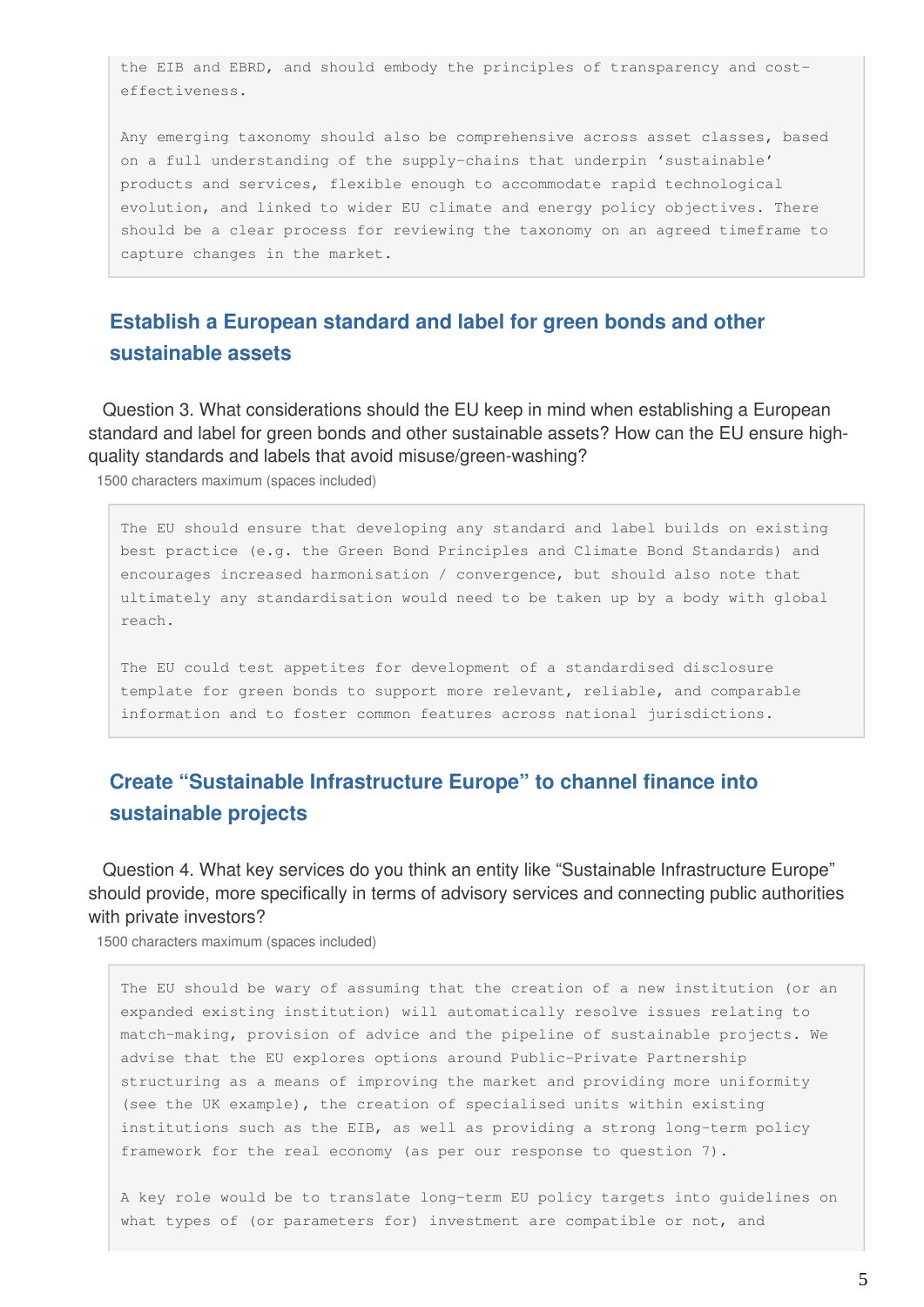information on what type and level of risk investors face if they back projects with low compatibility with long-term targets.

For such a facility to provide maximum effectiveness in crowding in private sector investment, it is important that projects relating to buildings, energy efficiency, demand side management and transport are included in its remit. Services could include advice on: project development, the optimal distribution of public versus private ownership, the integration of commercial and sustainability investment criteria, and technical assistance. Market participants could also be encouraged to aggregate assets in order to accelerate investment (particularly into low-carbon energy generation and energy efficiency).

# **The report also touches upon areas for further analysis. The following questions focus on a selection of these, which the group would appreciate your feedback on:**

#### **Mismatched time horizons and short-termism versus long-term orientation**

 Question 5. It is frequently stated that the inherent short-termism in finance, especially financial markets, represents a distraction from, or even obstacle to, a long-term orientation in economic decision-making, including investments that are essential for sustainability. Do you agree with this statement?

- <sup>O</sup> Yes
- $\odot$  No
- Don't know / no opinion / not relevant

 Question 5.1. If you agree with this statement, which sectors of the economy and financial system are particularly affected by the 'mismatch of time horizons'? What are possible measures to resolve or attenuate this conflict?

1500 characters maximum (spaces included)

A key priority is implementation of Recommendation 3 (Fiduciary duty that encompasses sustainability). Currently this concept is fragmented; IIGCC has long argued that any functional definition of fiduciary duty for investors must encompass sustainability, in order for the finance sector to understand and mitigate the risks carbon represents over the next 20 - 30 years.

At the core must be the identification, disclosure and effective management of the huge physical and transition risks posed by climate change. Asset owners and managers must be aware of the carbon in their portfolios and the associated risks, and carbon risk data must be used in investment decisions. The EU could also encourage the OECD to strengthen the current G20-OECD High-level Principles of Long-term Investment Financing by Institutional Investors.

Consideration should be given to the needs of smaller asset owners with limited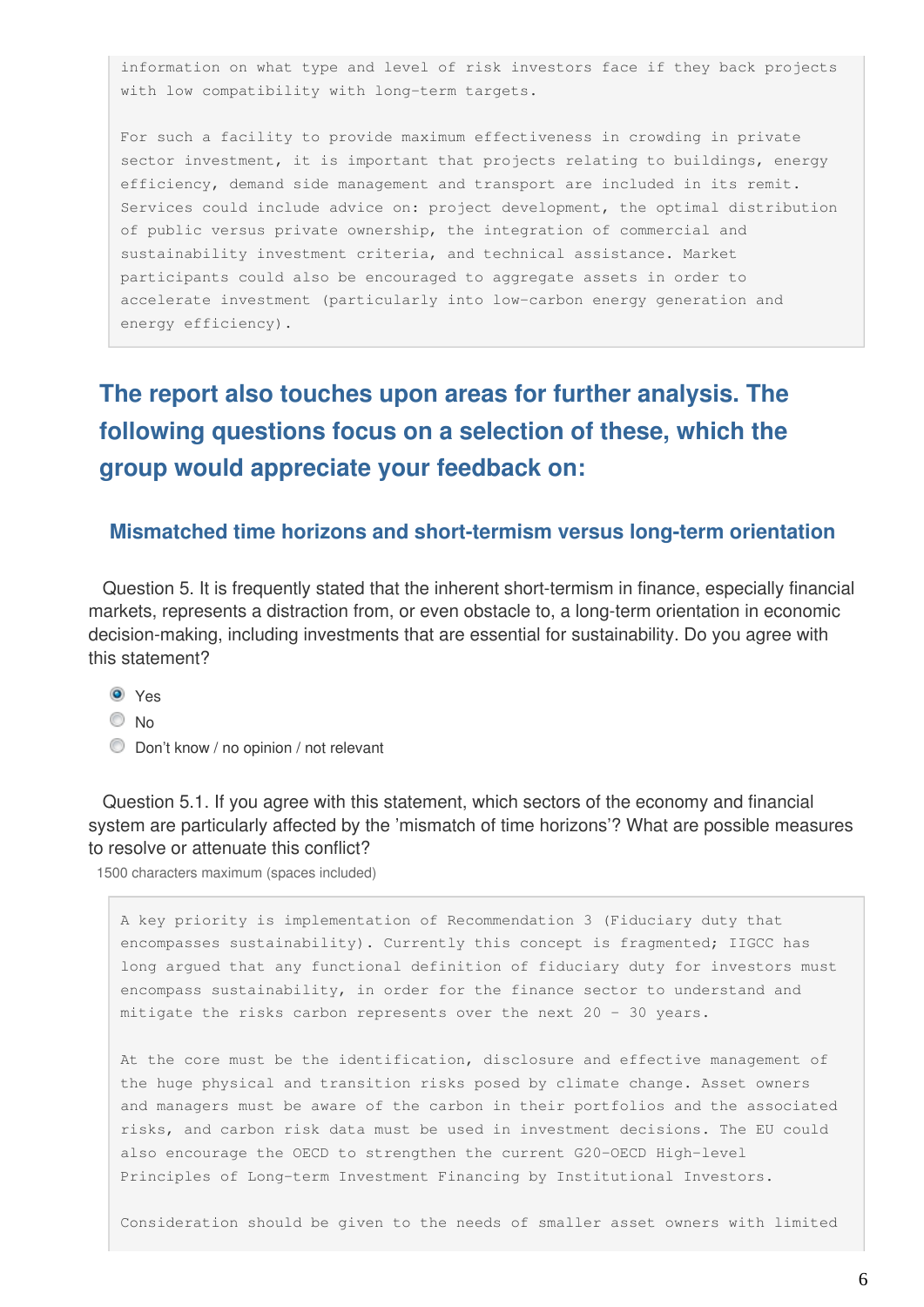in-house capacity: guidance could be developed to assist with the application of any definition of fiduciary duty to their investments, while meeting the financial needs of beneficiaries.

The EU could encourage Member States to review their fiduciary duty regulations, as each country has different approaches for its implementation; and consult on harmonising fiduciary duty and responsible investment-related legislation across Europe. The UNEP-FI work done on fiduciary duty analysing the EU, Germany and the UK could act as a starting point for this work.

#### **Governance of the investment and analyst community**

 Question 6. What key levers do you think the EU could use to best align the investment and analyst community with long-term sustainability considerations in the real economy? 1500 characters maximum (spaces included)

EU action should be two-fold: encourage more research on ESG issues; and realign fund manager incentives towards the longer term.

On the former, currently only a few fund managers direct research commissions towards long term investment research, voting advice and stewardship work, despite evidence that sustainability issues can impact their investments. The EU could make more research monies available for research in this area (whether H2020 or other funding schemes), and could consider including incentives in appropriate legislative instruments, e.g. guidance on implementing the Markets in Financial Instruments Directive.

On the latter, the norm for fund manager incentives is to have one- and threeyear rolling performance horizons, i.e. ignoring the long term, with fund managers often pressured to maintain high levels of short-term performance. The EU could consider how best to align remuneration of fund managers and long-term sustainable investing.

#### **A strong pipeline of sustainable projects for investment**

#### Question 7. How can the EU best create a strong and visible pipeline of sustainable investment projects ready for investment at scale?

1500 characters maximum (spaces included)

The long-term policy framework for the real economy remains the priority: the financial sector will respond to clear direction and expectations across economic sectors. The EU should therefore establish (but not necessarily limit itself to): - A robust EU Emissions Trading System providing a strong, long-term carbon price signal; - Long-term targets, consistent with the Paris Agreement and 2050 objectives, across Clean Energy Package legislation: Governance, Energy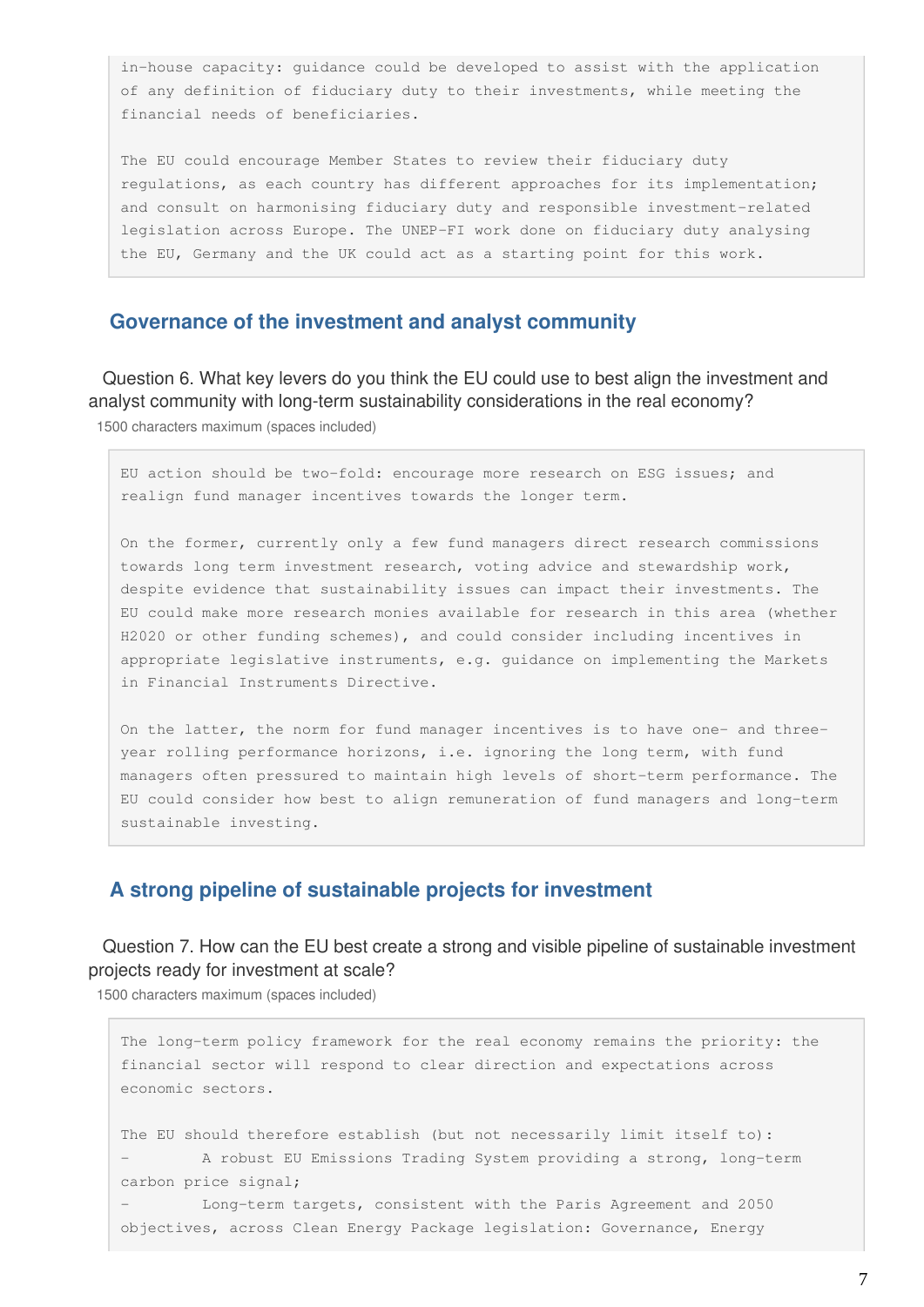Efficiency, Renewables, Energy Performance of Buildings; - Strong long-term targets for the transport sector to stimulate electrification and alternative fuels;

- An ambitious framework allowing the EU to increase its Nationally Determined Contribution to the Paris Agreement over time, starting in 2018; Rules for National Energy & Climate Plans to include capital-raising plans;

- Technical assistance for project development (in particular smaller scale), such as energy efficiency, demand side management and transport.

Better and more consistent reporting on the sustainability performance of infrastructure companies and funds is also required. There are a number of market-driven initiatives in this area (e.g. GRESB Infrastructure and Real Estate assessments, UK Green Investment Bank methodology) and the EU / EIB could help support adoption by playing an active role through funding and participation.

#### **Integrating sustainability and long-term perspectives into credit ratings**

 Question 8. What are some of the most effective ways to encourage credit rating agencies to take into consideration ESG factors and/or long-term risk factors?

Please choose 1 option from the list below

- Create a European credit rating agency designed to track long-term sustainability risks
- Require all credit rating agencies to disclose whether and how they consider TCFD-related information in their credit ratings
- Require all credit rating agencies to include ESG factors as part of their rating
- All of the above
- **O** Other

 Question 8.1 Please specify what other ways you would deem most effective in encouraging credit rating agencies to take into consideration ESG and/or long-term risk factors.

1500 characters maximum (spaces included)

Credit rating agencies' sustainable investment practices have substantial impact on investor decisions. Forecasting the future gets harder and more complex with longer time frames; as a result, some Credit Rating Agencies can risk focusing on the short-term and not factoring ESG into their ratings.

The EU could encourage (e.g. initially through voluntary guidance) CRAs to take steps to incorporate ESG and long-term risks into their ratings, looking at sustainability issues that are relevant over the duration of the bond itself

#### **Role of banks**

 Question 9. What would be the best way to involve banks more strongly on sustainability, particularly through long-term lending and project finance?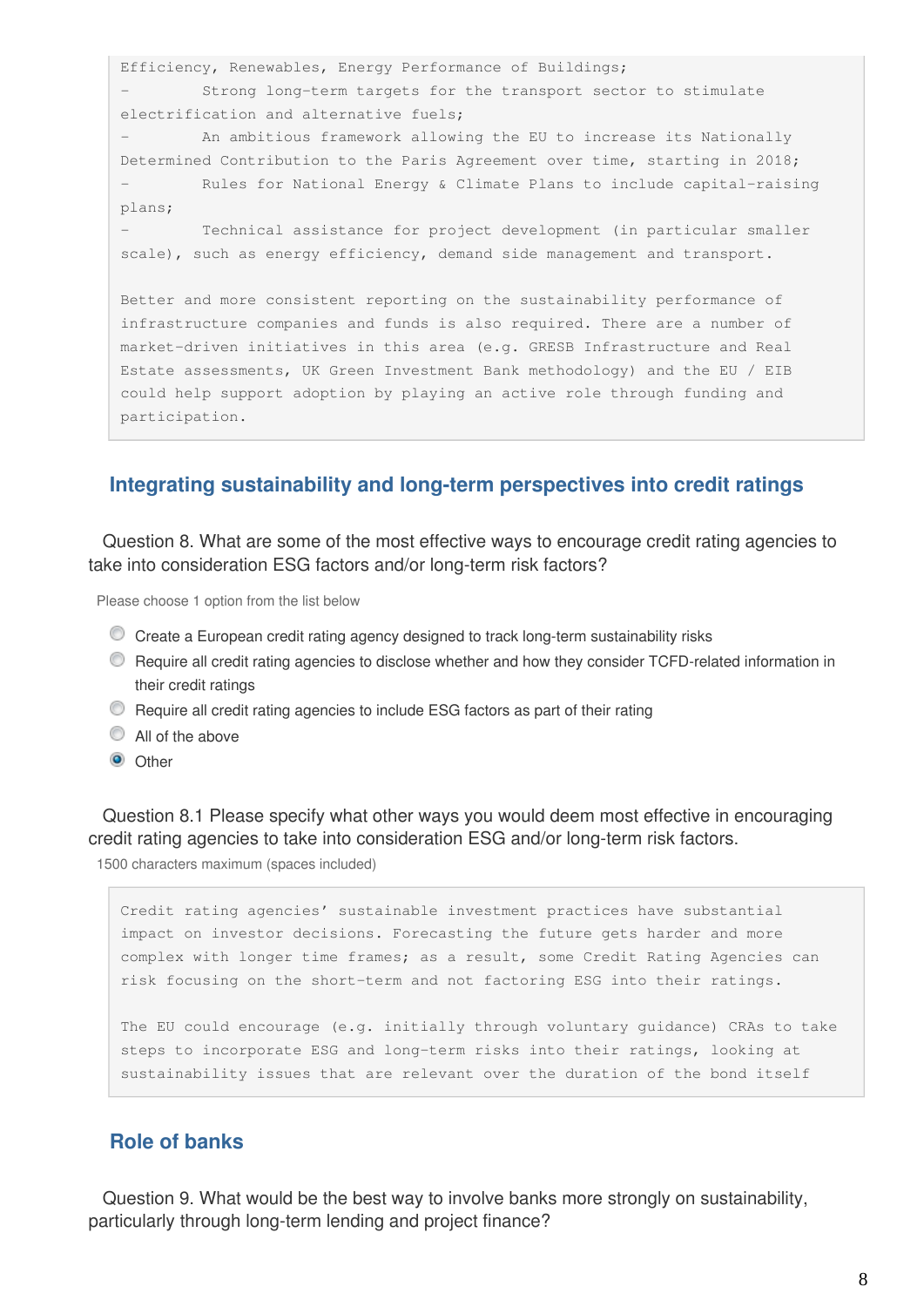N/A

### **Role of insurers**

 Question 10. What would be the best way to involve insurers more strongly on sustainability, particularly through long-term investment?

1500 characters maximum (spaces included)

```
Please see our response to question 7 above.
```
#### **Social dimensions**

 Question 11. What do you think should be the priority when mobilising private capital for social dimensions of sustainable development?

1500 characters maximum (spaces included)

N/A

#### **Other**

 Question 12. Do you have any comments on the policy recommendations or policy areas mentioned in the Interim Report but not mentioned in this survey?

1500 characters maximum (spaces included)

With further regard to the TCFD recommendations, we support strong encouragement from the EU for their implementation. The EU should seek to position itself as a global leader on the issue of disclosure, fostering and sharing best practice to allow for the future development of possible guidance or legislation – for example, monitoring and evaluating the impact and effectiveness of the French Energy Transition Article 173 and other national instruments, and – if appropriate – considering how they could be applied at EU level.